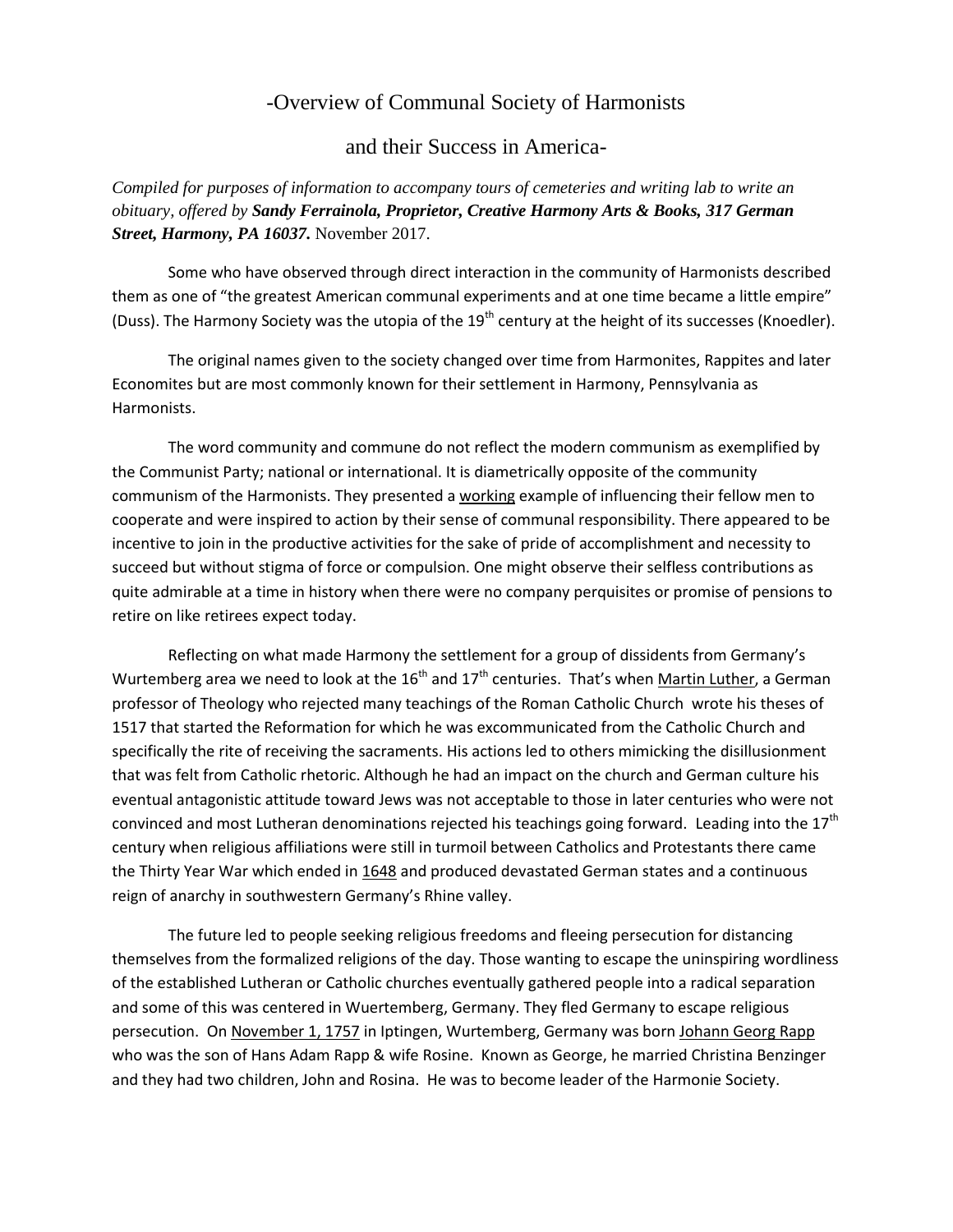Rapp's basis for a practice of religion based on Pietism, which arose from informal meetings to discuss scripture and devotional materials in private settings away from rigid restrictive church rule, came from earlier theologians. These meetings known as, *collegia pietatis* or private conventicles which stressed simple Christian living later led to Pietism as heralded by Johann Arndt, Philipp Spener and August Francke among others. The term often referred to as a spiritualistic retreat into one's own world of mysticism came to lay the foundation of benevolence and caring for others in a community-- even of the poorest. The Lutheran church attempted to suppress these private meetings and practices they considered outside of church authority. Rapp was particularly influenced and impressed by writings of Johann Henrich Jung-Stilling (1740-1817) who had adopted the views of Emanuel Swedenborg (1688- 1772). Their chief desire was to follow the Bible and its teachings. The repression by the established church caused the Separatist movement which Rapp and a growing group of followers were devoted to, to strengthen. They accepted the label of Separatists and continued to believe the life of a true Christian was one of self-denial and purity. Like the pilgrims they looked to America as a place to worship as they interpreted the Lord's teachings.

Over the next few decades Separatists followed fellow Germans and Dutch and English Quakers like William Penn who had preached of settling in the new world's area of the Delaware Valley near the Philadelphia of today where they could practice religion as they desired. Philadelphia had pledged religious tolerance in the early 1700's. Nearing 1803 Rapp's contacts had heard that President Jefferson was arranging for the Louisiana Purchase from Napolean's France and hoped this would open up new territories where the Iptingen separatists were convinced there would be opportunities free of the tyrannies in old Europe.

In July of 1803 Rapp, at age 46, left Germany with his son John and Dr. Friedrich Haller and Christoph Mueller. They sailed from the Rhine to the new world of Philadelphia on the ship **Canton** arriving in October. After extensive exploration and crossing Pennsylvania Rapp had contracted for 3,000 acres adjacent to Zelienople from Detmar Basse. Rapp sent for his followers and they arrived within months of each other on ships **Aurora**, **Atlantic** and **Margaret**. They came with mechanics and artisans who could do specified jobs to further the success of the society. By February of 1805 they had established the Harmony Society as a communistic unit with a common fund. Frederick Reichert who had conducted the migration of the remaining followers to America became trustee of all external affairs and financial matters of the Society. He was a stone cutter and architect by trade, who is credited with carving the Virgin Sophia in a stone door frame of current Harmony Museum. At the time of signing agreements Frederick was adopted by George and became Frederick Rapp, his son. His philosophy and managerial finesse promoted "the diversification of industries" – believing that every possible industrial talent should be given full opportunity for development. One such industry was the processing of wool, which was appropriate as the first trade George Rapp learned was weaving. The Society is said to have been among the first to introduce the Merino sheep bred for its wool into this country and first in Western Pennsylvania.

Many curious about the group's loyalty to one religious leader and success in commerce can find one reason attributed to the dedication, pronounced in writing, to support one another after travelling to a new "foreign" land; to bring harmony to themselves through community efforts.

The following description comes from *The Harmony Society* (Bole).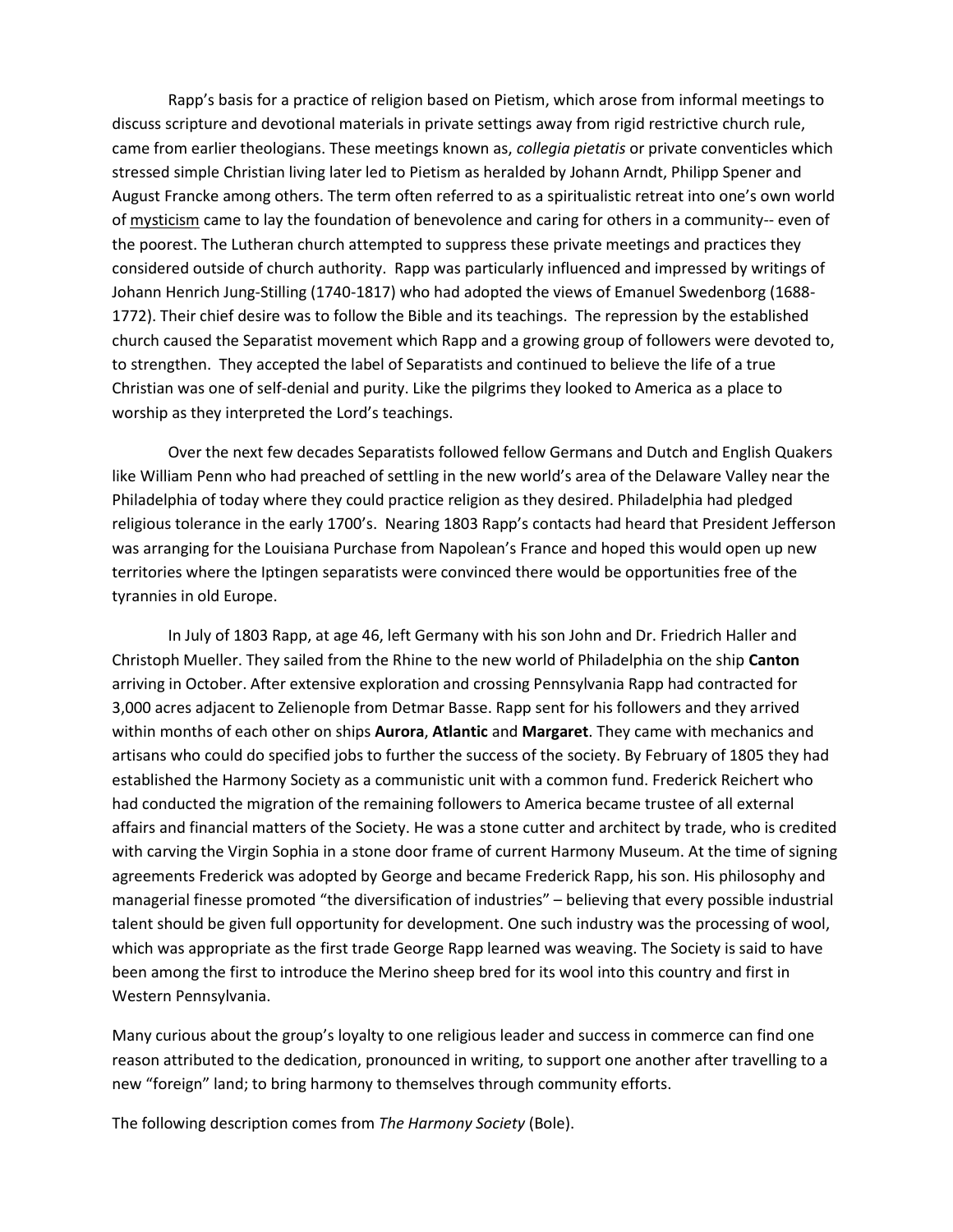The Harmony Society as it was organized under George Rapp and established in America, was an outgrowth of this Separatistic movement and an attempt to put into practice, under favorable circumstances, Separatistic principles. (6)

As leader, Johann George Rapp, known best as George created articles of association for the Society so the members would recognize their common goals to provide for the community. The five articles agreed to in 1805 were signed on February  $15^{th}$  which became the anniversary known as the "Harmoniefest."

- 1. To give absolutely all their property to George Rapp and his associates.
- 2. To obey the rules and regulations of the community and to work for its welfare.
- 3. If they should desire to withdraw from the Society, not to demand any reward for labor or services.

In exchange George Rapp and associates pledged:

- 1. To supply the subscribers with all the necessaries of life, both in health and sickness, and after their death, to provide for their families.
- 2. In case of withdrawal, to return them the value of property contributed, without interest, and to give a donation in money, to such as contributed nothing.

The practice of equality [all property belonging to the Society] continued at time of death and no monument of any kind was placed on any of the graves in three cemeteries, Harmony, New Harmony or Old Economy. One exception was made however with Rapp's son John (Johannes) whose age at his death is recorded at various ages from 29 to 32 but nonetheless it was in 1812. It's not known when a

grave marker stone was prepared but is leans against the interior wall of the cemetery in Harmony and it's assumed the fellow members did not approve of placing it on a grave. These graves, where 100 Society members are buried were covered with two foot thick slabs to keep them from being disturbed by animals or anyone.



Their funeral services were very simple, consisting of singing and a few remarks. The graveyard was in an orchard. A register was kept to record the number of graves in a row to distinguish the deceased (Bole 56).

The move from Harmony to Indiana surprised many and various reasons are given in found writings. One is in order to accommodate the possible growth of grapes, expanding industrial economic system and access to waterways. Three Harmonists went to scout for a new location and explore western country on a riverboat in 1814. Eventually they found fertile land in Indiana on the Wabash River which became New Harmonie. When they uprooted themselves from Indiana in 1824 to return to Pennsylvania it is said to be because the climate along the Wabash was unhealthy. There are also mentions of friction with neighboring western people who didn't condone all the Society represented. Harmonist principles kept them consistently leading an industrious, unselfish life that was not always understood. They resettled into Pennsylvania to establish Old Economy in Beaver County where Ambridge is today.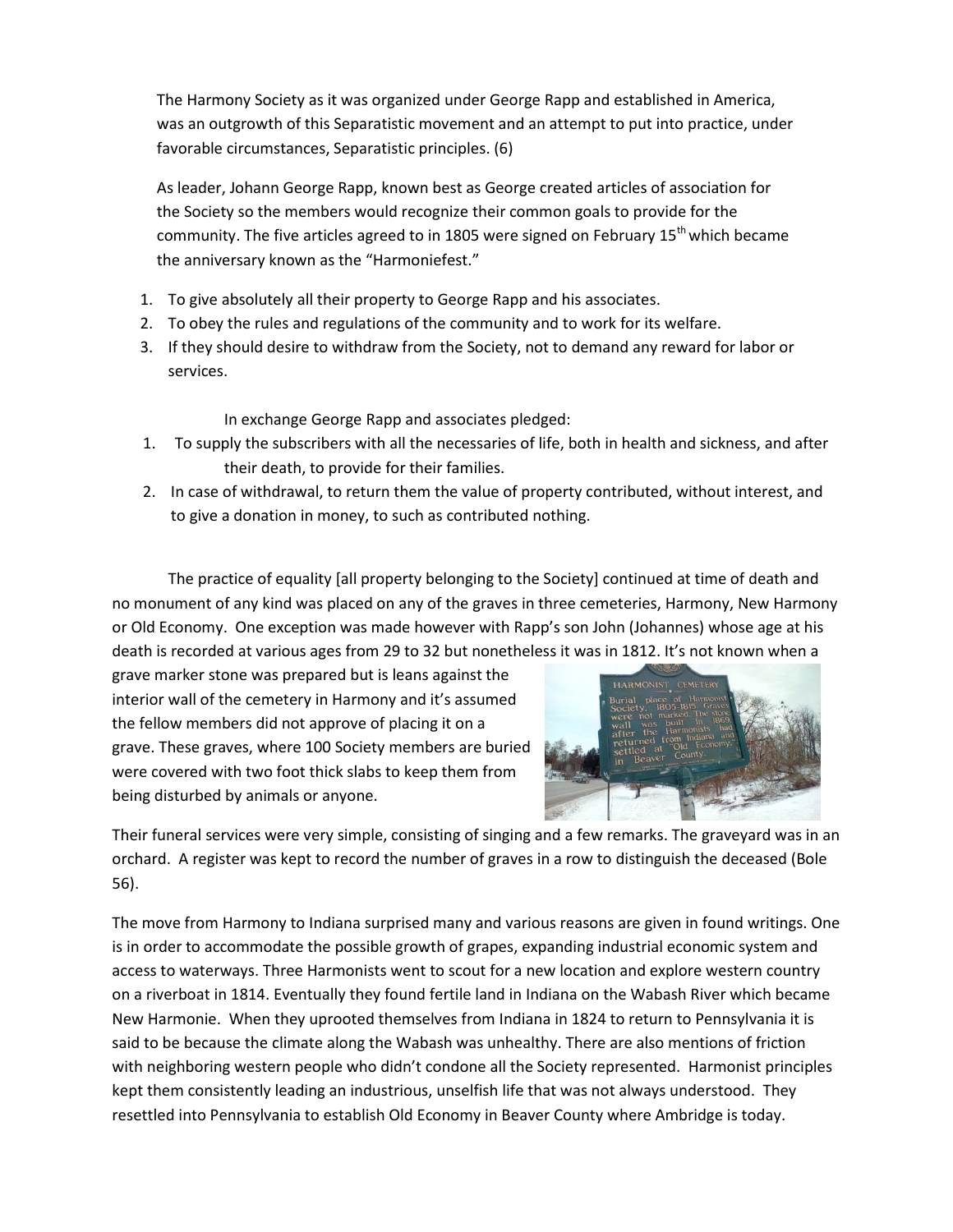

In 1815, back in Harmony, a group of six Mennonites came from Bethlehem, PA and one of them was Abraham Ziegler. He purchased the village of Harmony and adjacent land of present Zelienople for \$100,000. One of the oldest markers in the Mennonite Cemetery on Wise Road belongs to an A. Ziegler, born June 27, 1791, died Sept. 29, 1817.

## Reference to Facts

The gate at the Harmonist cemetery inscriptions reads:

"Here rests 100 members of the Harmony Society who died from 1805 to 1815."

"I know that my Redeemer liveth, and He will hereafter wake me up out of the earth. Job 19: 25. Blessed is he and holy who has part in first resurrection; over such the other death has no power but they will be priests of God and of Christ and shall reign with Him a thousand years. Rev. 20: 6. Remain faithful until death and I will give thee the crown of life. Rev. 2: 10."

"I am the resurrection and the life, he that believeth on me, though he were dead, yet shall he live. John 11: 25."

"In a moment, in a twinkling of an eye at the last trump, a trumpet shall sound and the dead shall be raised incorruptible and we shall be changed. I Cor. 15: 52."

Inscription on young John Rapp's headstone as translated by John Duss:

Here lies and rests in the cool bosom of the earth Johannes Rapp who was born the  $19<sup>th</sup>$ of September 1783 died the  $27<sup>th</sup>$  of July 1812. Here lies a clay upon the potter's wheel, until decay unlock the precious salt to a new body which in the joy of life will then arise.

The doorway of the building that now houses the museum has a carving of Sophia known as the goddess of wisdom. It was carved by Frederick (Reichert) Rapp.

The seat above a vineyard enabling Father Rapp to survey his domain was: "to the northward, facing the community and outlying fields, was a very steep hill which one might ascend by a regular flight of 137 steps" (Duss). It is still accessible from a crude set of wooden steps off of Evergreen Mill in Harmony. The view however, is more southwestward from the stone seat.

Total number of members that had belonged to the Society was 1,050.

George Rapp died in 1847 at age 89 in Old Economy.

The Society was dissolved in 1904 with as few as three members remaining.